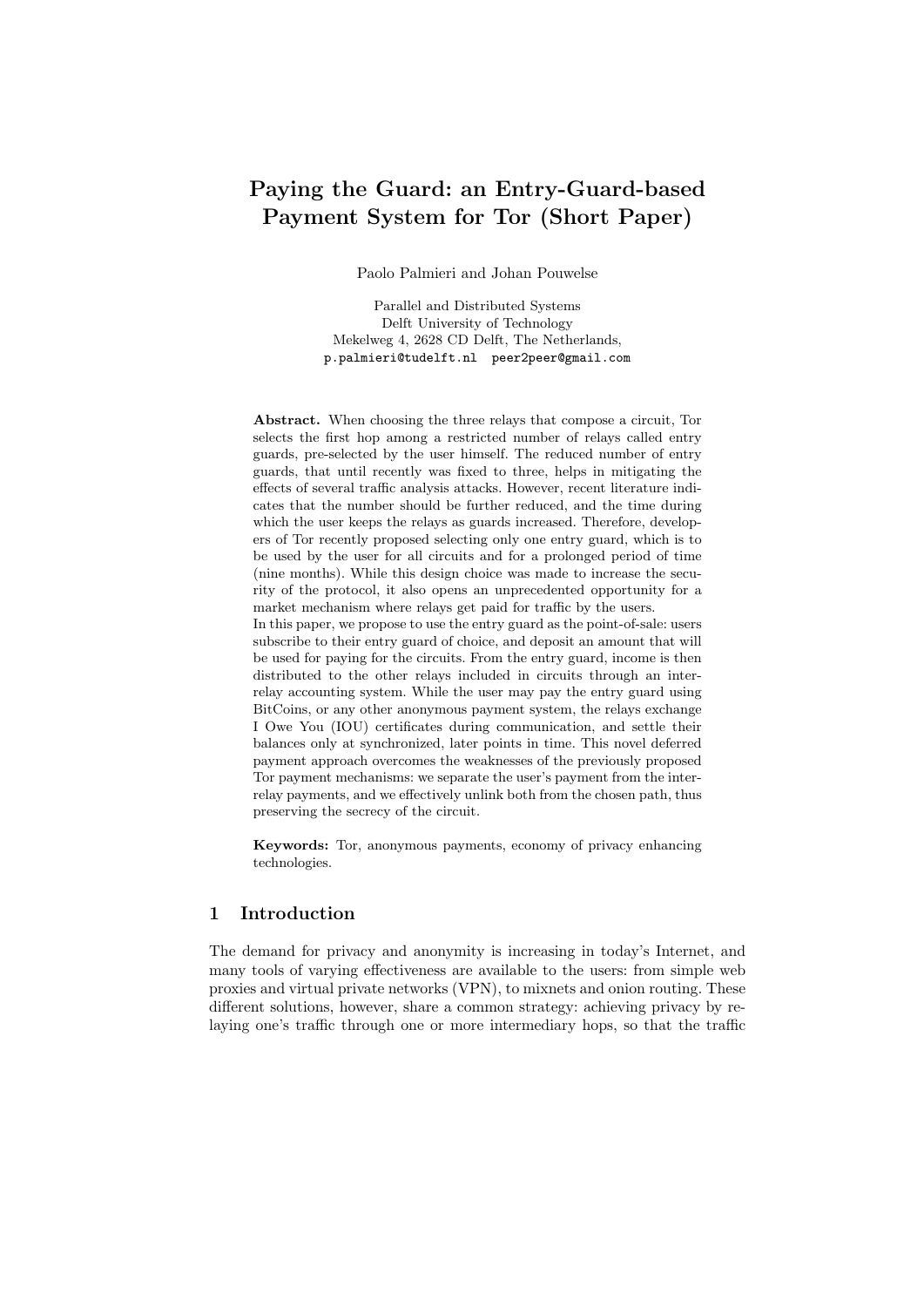#### 2 Paolo Palmieri and Johan Pouwelse

origin is concealed, and censorship can be bypassed. A simple web proxy can hide an IP address to a casual observer and bypass trivial forms of Internet blockades, but more advanced privacy preserving technologies are needed when confronted to powerful adversaries. One such technology are anonymous routing networks, where the user's traffic is encrypted and bounced off a number of servers before reaching the intended destination, to provide both sender and receiver anonymity. While many similar designs have been proposed, such as Freenet [7] of Tarzan [13], the most widespread and popular network, currently counting millions of users, is Tor, the onion router [9]. Servers composing the Tor network are called relays, and the user selects among them a path (called circuit) through which his traffic will be relayed. A circuit is usually composed of three relays: an entry node, a middle node and an exit node, so that no single node can learn both the origin and the destination of the communication it relays. The communication itself is concealed by the user using three layers of encryption, and each relay peels off the most external layer before passing it on to the next hop, in a way similar to peeling off an onion (hence the name).

While the Tor design does not prescribe whether users should be also acting as relays, or relays should instead be powerful, dedicated server, the latter is the most common configuration [18]. With a high number of users and a relatively limited set of available relays, especially in the exit node role, the network is mostly sustained by high capacity nodes, that can cope with a high number of connections. However, the very nature of dedicated relays introduces the problem of providing the necessary incentives (whether monetary or not) to operate one. In fact, operating a relay is generally a risky and unprofitable business, and operators currently have to rely on external motivations, whether altruistic or malicious, to run one. Moreover, the high costs associated with running a good capacity node further discourage potential providers from operating a relay. This results in a low number of nodes, which adversely affects the performance and reduces the privacy properties of the network.

Despite an ongoing effort in designing an effective payment system to remunerate node operators, this still remains an open problem. The complexity of the task is due to two main factors: the need to preserve both user anonymity and circuit secrecy, which translates into the need for a privacy preserving payment mechanism; and the complex and distributed nature of the network, which requires payments from each single user to be spread through a number of different relays. In this paper, we propose a novel approach to this issue, which leverages the distributed nature of the payments between relays to provide privacy against actors not directly involved in the transactions (whether they are external observers or other relays). By doing so, we allow the use of anonymous but public record currencies such as BitCoins to be used for payments, although our design strives to remain currency-agnostic.

### 1.1 Contribution

We propose a system in which users pay for the Tor network by "subscribing" to an entry node. Each user deposits an amount that will be used for future traf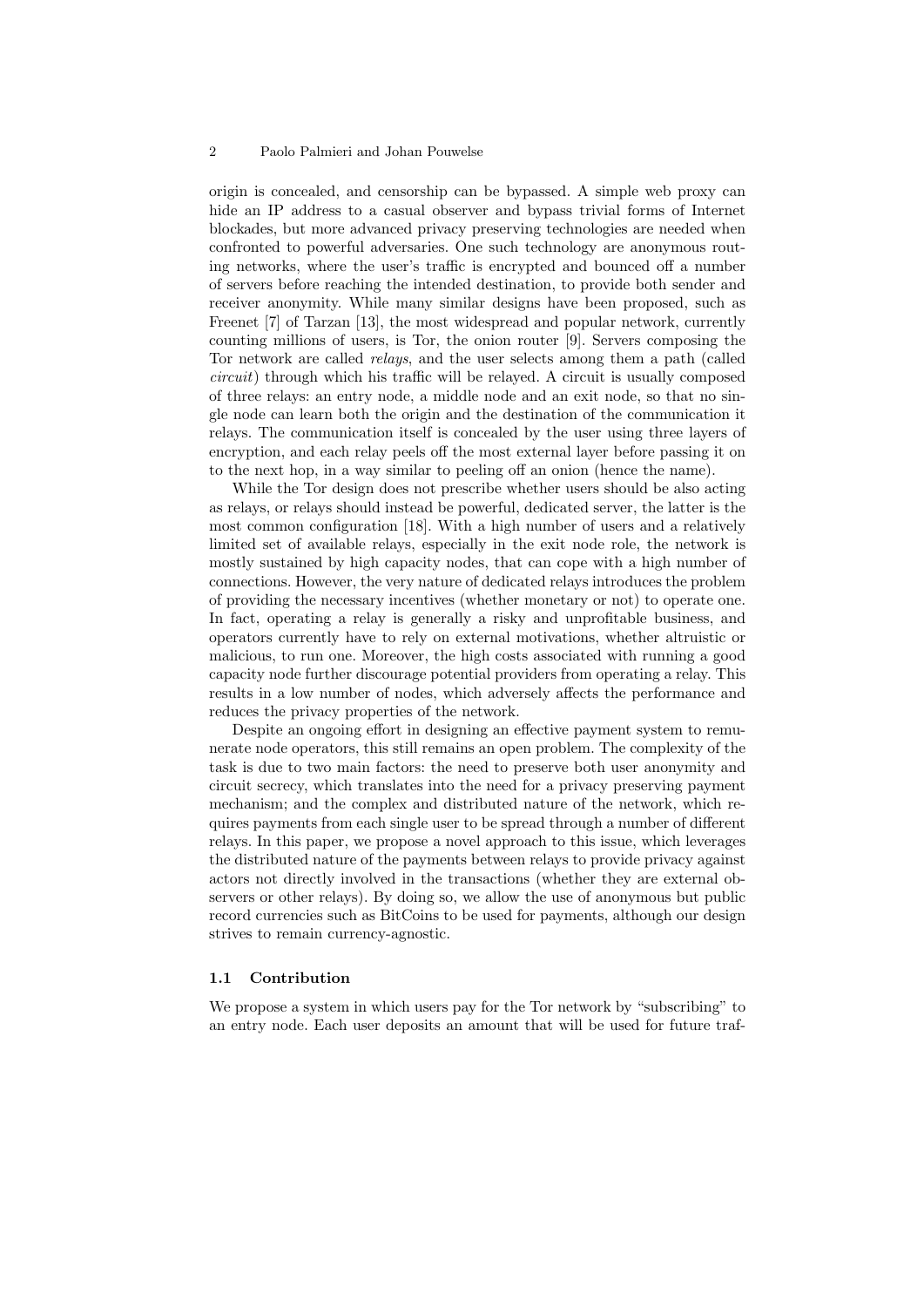fic, and uses the entry node as starting hop in all circuits (which is consistent with the upcoming Tor protocol modifications as discussed in Section 2). During communication, the entry node and other relays in the circuits exchange I Owe You (IOU) certificates as promise of future payments, and all outstanding balances between relays are paid simultaneously at a later point in time, using an inter-relay payment mechanism. Both user-to-entry-node and relay-to-relay payments are currency-independent, and the payment mean can be agreed between the two parties. The novelty of our construction resides in the deferred and synchronized inter-relay payments, which enable a strong separation between the circuits used for communication and the related payments. At the same time, the user's advance payment prevents external observers from linking payments to generated traffic.

An open market for entry guards stimulates competition, and encourages operators to come out in the open and publicly advertise their services. This, in turn, enables users to make a more informed decision when selecting relays. A privacy-preserving payment mechanism provides economic sustainability to the Tor network and promotes the credibility of running Tor nodes as a legitimate business, thus leveling the playing field for operators not relying on external resources or motivations.

#### 1.2 Related works

The need for incentives to run relays in anonymous routing networks has been frequently discussed in the relevant literature, leading to different proposals.

The main challenge of remunerating the operators is to design a payment mechanisms that preserves the privacy properties of the underlying anonymous routing network [15]. The first payment schemes date back to the late nineties, and were proposed for the classical mix-nets [11, 12]. More recently, Wendolsky proposed a volume-based accounting system for fixed-route mix cascade systems [19]. The first design to be proposed for Tor was PAR [1], in 2008. The scheme suffers, however, from a number of weaknesses [2]. A second payment mechanism is XPay [6], which aims at being a general privacy-preserving system for charging users of networked services. Similar systems have been proposed for BitTorrent [17], or designed for generic privacy enhancing technologies [14, 5]. However, privacy-preserving payment schemes do not necessarily protect the user's privacy when associated to anonymous relaying networks, as demonstrated by the case of AN.ON [20].

## 2 Design

In the current Tor protocol, users select during the first connection a set of three relays, which will later be used as the entry nodes of all circuits created for communication for 30 to 60 days. These relays are called entry guards, and help mitigating several attacks, including the predecessor attack [21], selective denial of service [4], and statistical profiling. The entry guard design provides a degree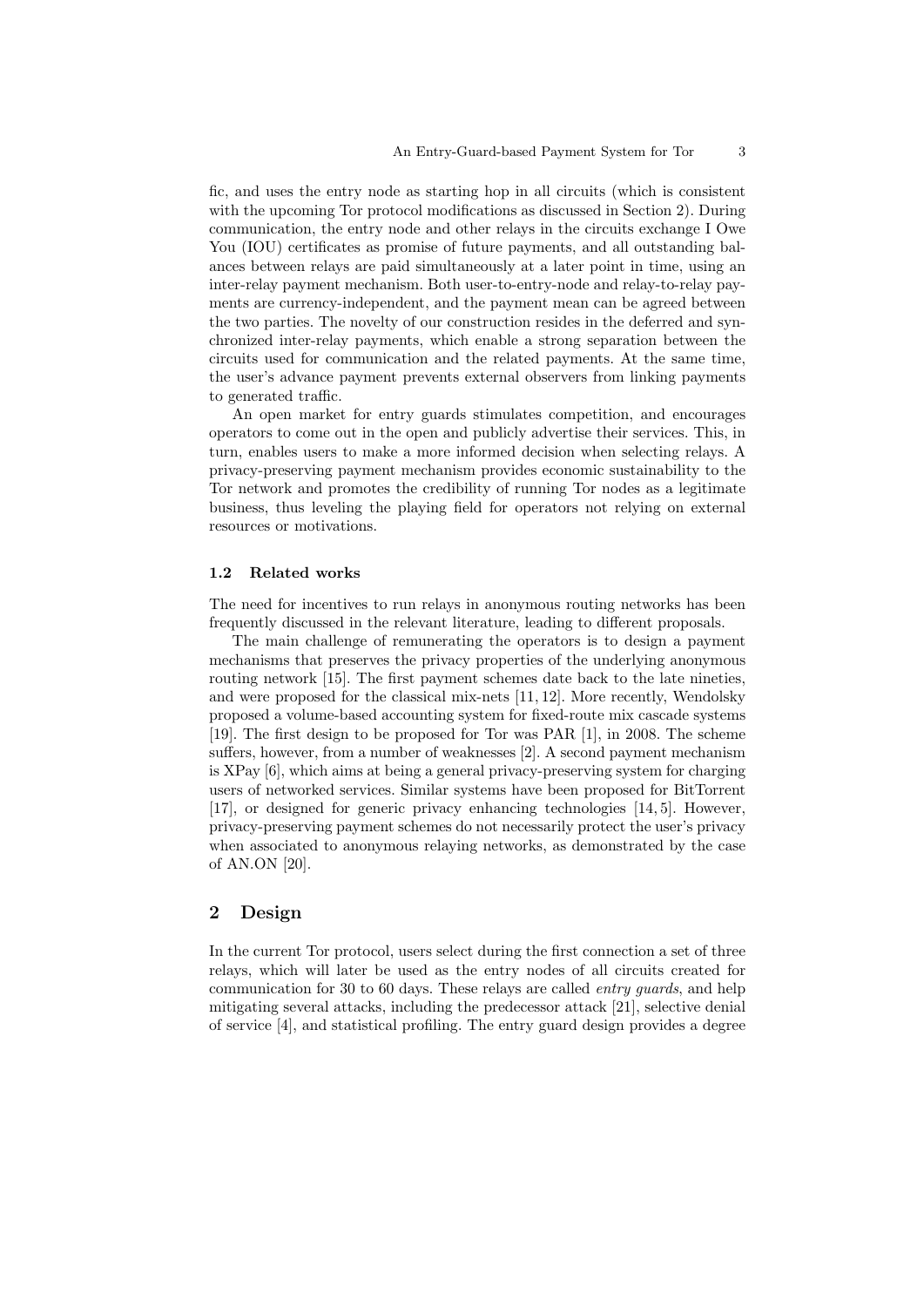#### 4 Paolo Palmieri and Johan Pouwelse

of protection against attackers aiming at becoming the entry node of a particular user, and increases the start-up costs for such attackers by allowing only longrunning and capable nodes to be selected as guards. However, a number of recent results indicate that the current design does not yet provide a sufficient level of protection, and may also introduce new vulnerabilities [3, 10, 16]. For these reasons, the Tor team recently proposed to switch to a single entry guard, to be used for a prolonged period of time (9 months) [8].

This design choice, primarily made to increase the security of the protocol, may also open the way for a payment mechanism for the Tor network. In fact, having a single point of entry to the network means that the user can pay directly the entry guard for all traffic. Our proposed mechanism takes advantage of this new setting, and relies on entry nodes as the interface to the users. Each user selects an entry node among the list of potential candidates (entry guards are a subset of the relays, based on larger bandwidth and higher reliability) and "subscribes" to it by making an initial deposit payment of an arbitrary amount. From then on, the entry node will be used as starting hop in all circuits, and will be responsible for indirectly paying the other relays used in the circuits created by the user. In order to deal with downtimes of single nodes, we assume users can connect to any node of the same family of the entry guard (families are publicly announced set of nodes run by the same operator). Since the entry node does not know the identity of the exit node, this happen through an inter-relay payment mechanism described in details in Section 2.1. The payment mechanism is based on promissory notes (a promise of future payment), called I Owe You (IOU) certificates. Relays pay to each other all the promissory notes issued during a time interval simultaneously, at a predetermined moment in time. We introduce therefore a risk element for relays holding IOUs, that we offset by introducing a reputation mechanism that affects the relays position in the public relay directory. Since we assume users to buy traffic in advance, the entry node will also keep a balance for the user.

## 2.1 Inter-Relay Accounting System

Once the user's payment has reached the entry node, and the circuit starts being used, non-entry relays in the circuit start relaying traffic for which they have not been paid yet. On the other hand, the entry node has availability of all funds paid by the user, including the amount owed to the following nodes in the circuit. Each node, starting from the entry node, issues to the following one the equivalent of promissory notes (or time bills), that we call I Owe You certificates. The certificates are relative to a specific interval in time, and are due to be paid at the next balance settlement deadline.

IOU Certificates An I Owe You certificate (IOU) is a certificate signed by the issuing node containing information on the amount of traffic to be paid to the receiving node (the value of the IOU) and the date and time it was created (the IOU timestamp). IOUs are issued at regular intervals (agreed between the sending and receiving node), encrypted and attached to the traffic sent to the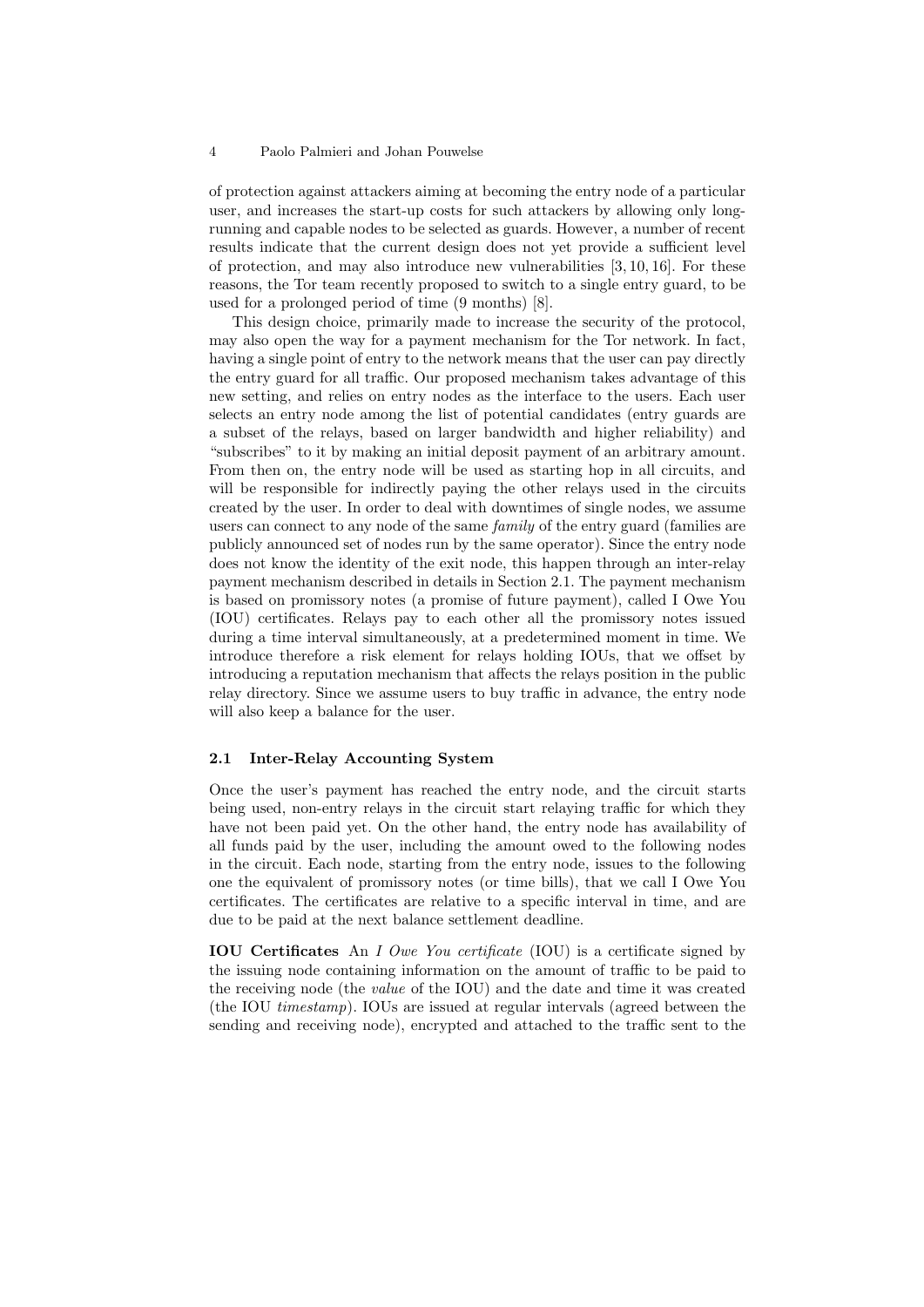

Fig. 1. The inter-relay payment mechanism. At the synchronized balance settlement (SBS) time, the relays settle their respective outstanding balances. This implies a reduced number of aggregated payments, where details of single transactions are lost. In the figure, for simplicity, we assume the same amount of traffic is exchanged in different circuits. Here, exit pricing is 1.5 times the regular traffic price.

receiving node. Each node in a circuit except the last issues IOUs to the following node, and each one except the first receives them from the previous one. As the position of a relay changes between different circuits, most relays will both issue and receive certificates during continued network operation.

Synchronized Balance Settlements All relays participating in the network agree to predefined intervals of time during which IOUs are exchanged but not yet paid . After the end of a time interval, open balances (that is, unpaid IOUs) between relays are settled (paid) at a specific, predetermined moment in time, called balance settlement time (BST). The process is illustrated in Figure 1. Aggregated, deferred payments are the pivotal property of the payment mechanism, contributing to enhance the privacy of the user and reduce risk-taking by relays. In fact, in a dynamic network, where relays are part of a significant number of circuits over a single time interval, most relays, taken two at a time, will both owe IOUs to each other. In fact, the duration of the interval itself can be calibrated to satisfy this assumption. This reduces the number of payments between relays (at most one of any two relays will pay the other), and obfuscates the actual amounts owed between relays to an external observer able to track payments.

Dealing with fraudulent or defaulting nodes A malicious entry node may perform a hit-and-run attack against other nodes by failing to pay to them the owed amounts at the following BST. We limit this risk by introducing a new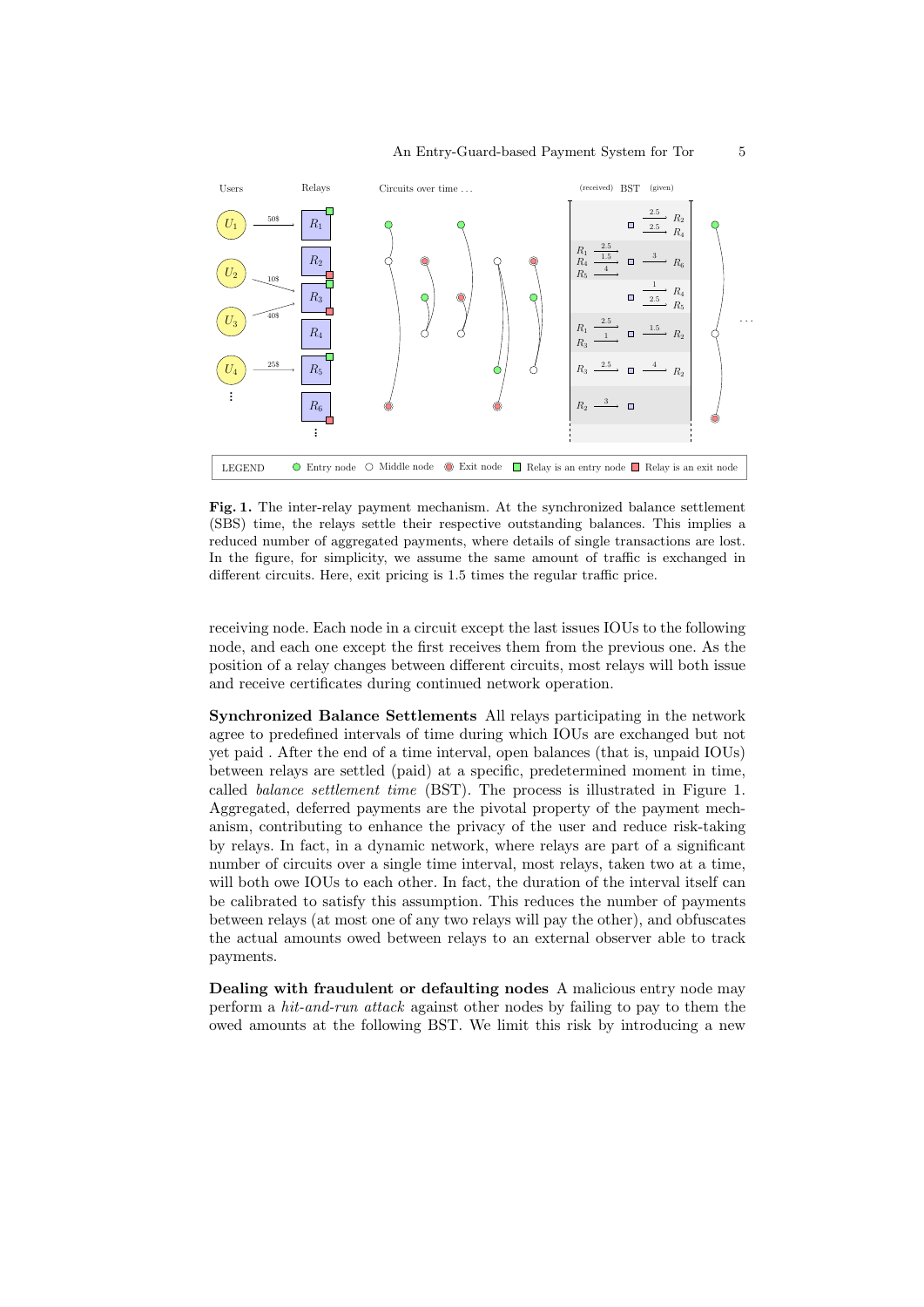#### 6 Paolo Palmieri and Johan Pouwelse

requirement when flagging nodes as "entry guards" in Tor public relay directory. Tor already selects entry guards when a number of parameters are met: uninterrupted up-time of the node and available bandwidth. This ensures that the node participates in a significant number of circuits for each time interval. Moreover, we require the node not to have any open (unpaid) or contested balance settlements from previous time intervals. A contested balance settlements is a settlement for which a node holding IOUs claims not to have been paid for them at the required BST. Such claim is sent to the relay directory, together with the contested IOU certificates, which are therefore publicly disclosed. Disclosed IOUs are nullified, and lose their value. Strategies to reduce the risk of an attacker trying to maliciously exclude honest nodes include allowing only nodes already trusted as entry to contest settlements, limiting the number of reports allowed per node over a time interval, and un-flagging a node already trusted only after multiple reports from different nodes. The accused node can also appeal to the relay directory by presenting proofs of payment for the contested IOUs: this is possible in particular when using public record currencies.

In order to avoid a situation in which the entry node receives a first user payment but drops the circuit without relaying any traffic, and therefore before issuing IOUs to the following node, we require nodes to issue a starting amount of IOUs to each other at circuit negotiation.

Traffic Pricing For the purpose of this work, we assume traffic to be paid the same amount independently of the node relaying it, and we leave to future works the task of investigating a market in which relays can freely set their own price. However, the role of exit node in Tor is generally considered a risky one, and only a subset of nodes are willing to provide this service. This is due to the fact that, if a user visits questionable material behind the protection of a Tor circuit, the user himself will remain anonymous, but the material will appear to have been visited from the IP address of the exit node. For this reason, we introduce the possibility to pay a premium price to exit nodes. A potential strategy to do that is increasing the price paid to earlier nodes by the ratio of exit nodes against all nodes: if N is the set of all nodes, and  $E \subset N$  is the subset composed only of nodes allowing exit traffic, we calculate the standard exit price  $p_E$  as  $|N| / |E|$  times the standard price.

Time interval duration The ability of the proposed system to hide the payments made for a single circuit by a single user relies on the aggregation of payments between relays imposed by the deferred balance settlements. The more relays owe to each other, the more difficult it is to reconstruct information on single transactions.

Based on the official Tor statistics<sup>1</sup>, the average 2 million active users in the first 8 months of 2014 (number extracted from requests to the directories that clients perform periodically to update their list of relays) have been served by a number of relays that went up from more than 5000 in the first months of the year to more than 6000 in the month of August, with a slow but steady

<sup>1</sup> https://metrics.torproject.org/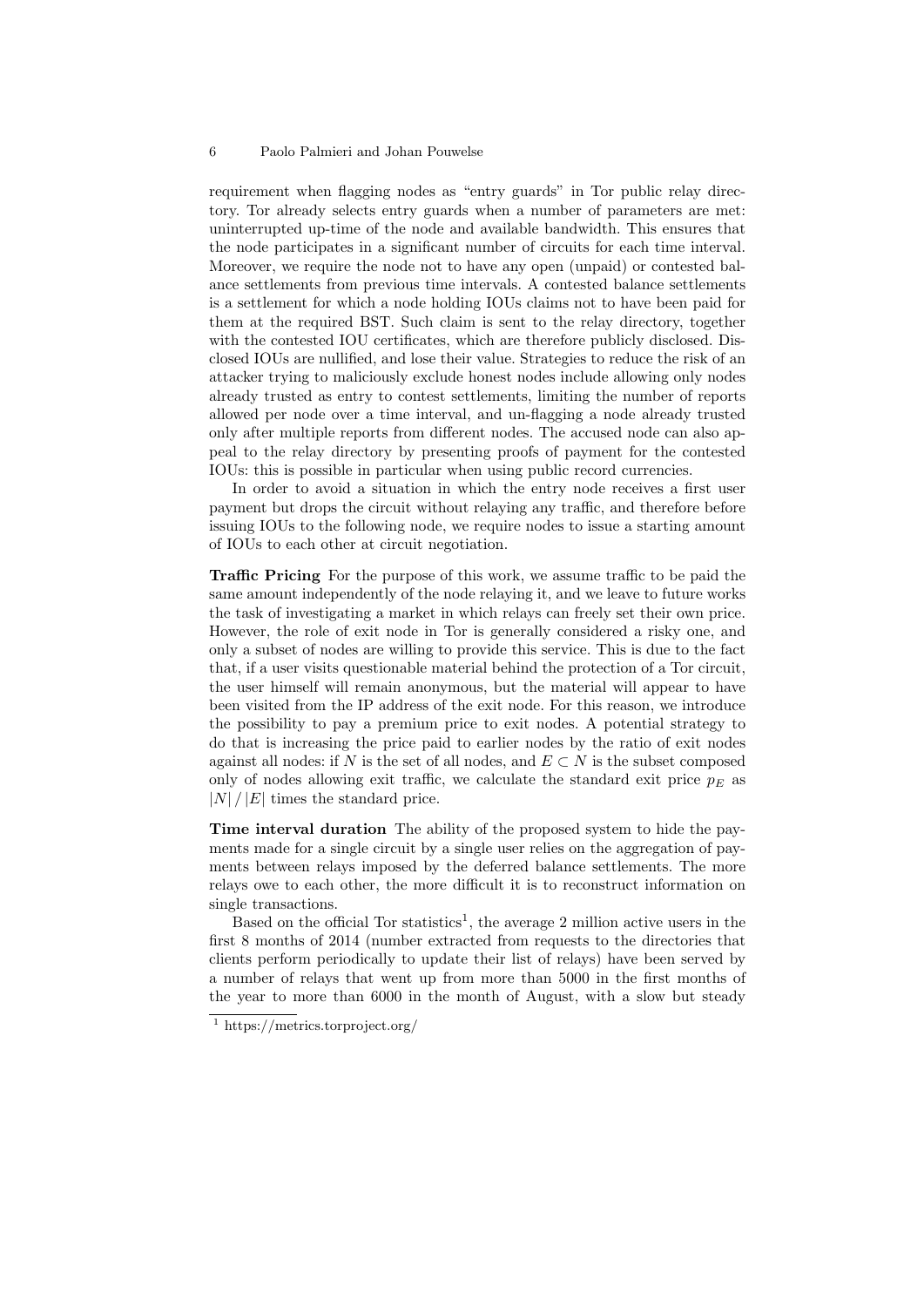increase except for a downward movement in the month of May that reached 4500 as the lowest peak. The number of exit nodes has been stable over the same period to around 1000, while entry guards have been increasing from around 2000 to almost 2500. Considering the standard lifetime of a circuit, 10 minutes, we estimate that most entry and exit relays will have been in a circuit with most other relays after a time-frame of around 10 days. This estimate considers that the 10% most popular relays are part of millions of circuits each day. We therefore suggest a conservative time interval duration of 15 to 20 days.

# 3 Conclusions

Anonymous routing networks are seeing an ever increasing interest, and the number of users went up from the few thousands early adopters of the first mixnets to the millions of users of today's Tor network. Providing proper incentives to run relays is therefore crucial to ensure the sustenance and development of Tor. In this paper, we design a payment system that allows a relay to be remunerated by the users for the service provided. In particular, we propose users to select a single entry guard, and deposit to the selected node an amount that will be used for paying Tor traffic. In this system, inter-relay payments are strongly separated from both the user's payment and the circuits he creates, thanks to a mechanism based on I Owe You certificates and aggregated, deferred payments. Our design is currency-agnostic, and makes it possible to use anonymous but public-record currencies such as BitCoins while preserving the privacy properties of the system.

The market system we propose in this paper provides an effective platform for building an economy of Tor. Economic sustainability of relay operation will prompt more providers to run new relays or increase the capabilities of existing ones, which will positively impact the performance of the network. A better performing network will in turn increase the number of interested users, thus creating a virtuous circle that will allow anonymizing networks to thrive and prosper.

## References

- 1. Androulaki, E., Raykova, M., Srivatsan, S., Stavrou, A., Bellovin, S.M.: Par: Payment for anonymous routing. In: Borisov, N., Goldberg, I. (eds.) Privacy Enhancing Technologies. LNCS, vol. 5134, pp. 219–236. Springer (2008)
- 2. Arnold, C., Jansen, R., Lin, Z., Parker, J.: On par for attack. Tech. rep. (May 2009)
- 3. Biryukov, A., Pustogarov, I., Weinmann, R.: Trawling for tor hidden services: Detection, measurement, deanonymization. In: 2013 IEEE Symposium on Security and Privacy, SP 2013. pp. 80–94. IEEE Computer Society (2013)
- 4. Borisov, N., Danezis, G., Mittal, P., Tabriz, P.: Denial of service or denial of security? In: Proceedings of the 2007 ACM Conference on Computer and Communications Security, CCS 2007. pp. 92–102. ACM (2007)
- 5. Carbunar, B., Chen, Y., Sion, R.: Tipping pennies? privately practical anonymous micropayments. IEEE Transactions on Information Forensics and Security 7(5), 1628–1637 (2012)